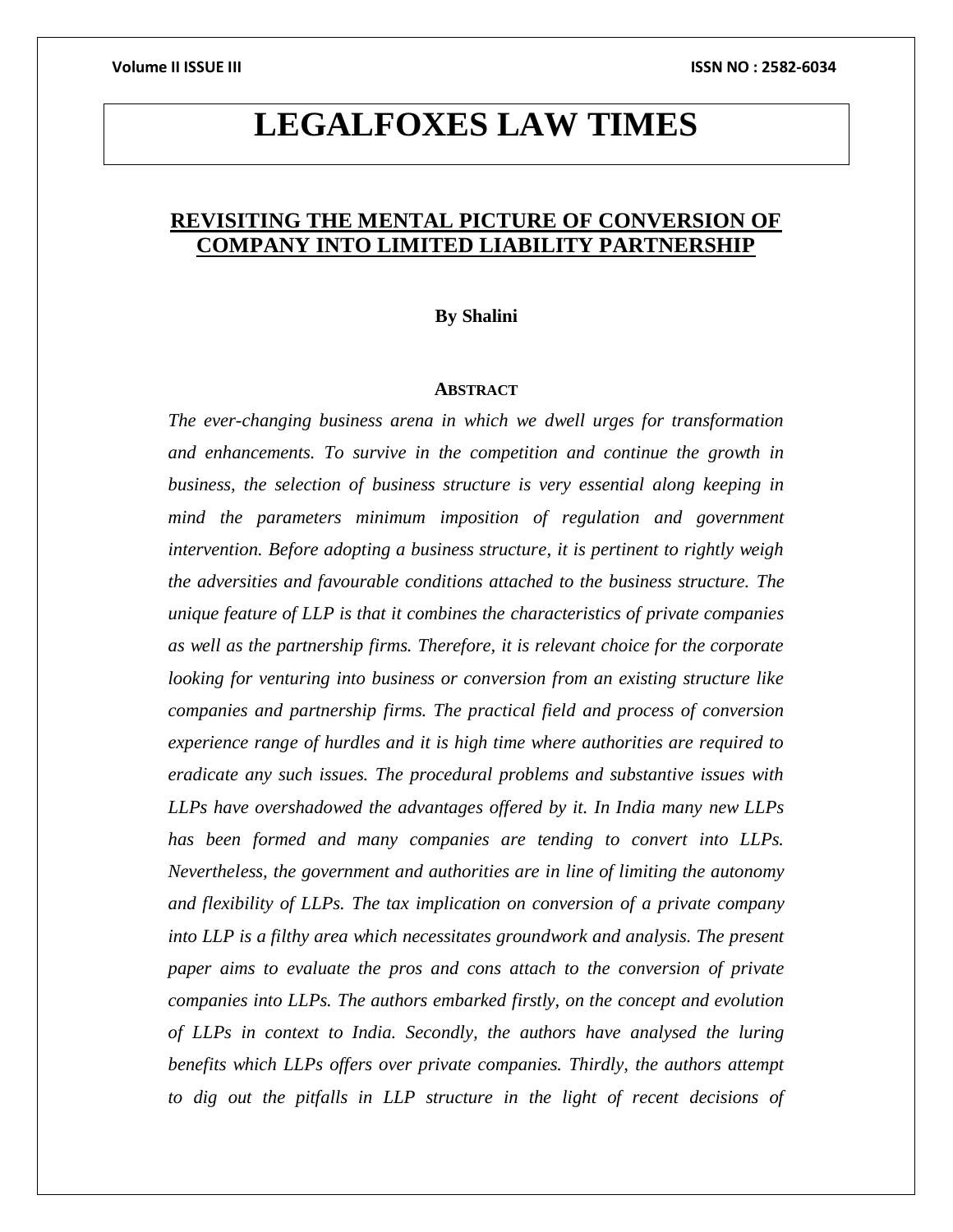$\overline{a}$ 

*authorities and suspected future developments. This sets the stage for further research and authors endeavour to draw determinative deductions on the present subject.*

 **Keywords:** Private Companies, Limited Liability Partnership (LLP), Conversion, Judicial Pronouncement.

# **INTRODUCTION**

The ever-changing business arena in which we dwell urges for transformation and enhancements. In order to combat the competition and maintain the business position it is required to adopt a business model that best suits it with minimum imposition of regulation and government intervention. Before adopting a business structure, it is pertinent to rightly weigh the adversities and favourable conditions attached to the business structure. This decision is made at different stages by the stakeholders, i.e., at entrepreneurial or during expansionary stage of business.<sup>1</sup> The propensity to work collectively in a business to achieve mercenary goals has a long past. Generally, the companies and partnerships are used as means to attain such a target. It is unrealistic to imagine that an individual with limited resources can solely run an enormous business. A large business yearns for more investment, resources and risk diversification; this has shifted the trend to companies and partnerships.<sup>2</sup>The list has recently included Limited Liability Partnership (LLP) which entices corporate world, mostly the entrepreneurs. LLP can be defined as "A corporate business vehicle that enables professional expertise and entrepreneurial initiative to combine and operate in flexible, innovative and efficient manner.<sup>3</sup> It is understood as "Hybrid" of a company and partnership firm."<sup>4</sup>

<sup>1</sup> *Limited Liability Partnerships in India - The Newage Business Vehicle*, RSM ASTUTE CONSULTING PVT. LTD., *available at*: [https://www.rsm.global/india/insights/consulting-insights/limited-liability-partnerships-india](https://www.rsm.global/india/insights/consulting-insights/limited-liability-partnerships-india-newage-business-vehicle)[newage-business-vehicle](https://www.rsm.global/india/insights/consulting-insights/limited-liability-partnerships-india-newage-business-vehicle) (last seen on February 20, 2020).

<sup>2</sup> *Limited Liability Partnership In India*, LEGAL SERVICE INDIA- LAW ARTICLES, (May 4, 2018), *available at:*<http://www.legalservicesindia.com/law/article/963/3/Limited-Liability-Partnership-In-India> (last seen on February 20, 2020).

<sup>3</sup> *The Limited Liability Partnership Act, 2008*, MINISTRY OF CORPORATE AFFAIRS, *available at:*  <http://www.mca.gov.in/MinistryV2/llpact.html> (last seen on February 20, 2020).

<sup>4</sup> Abhinav, *Conversion of Company into LLP-Accounting & Tax implications*, CACLUBINDIA, (March 18, 2014), *available at:* [https://www.caclubindia.com/articles/conversion-of-company-into-llp-accounting-tax](https://www.caclubindia.com/articles/conversion-of-company-into-llp-accounting-tax-implications-20109.asp)[implications-20109.asp](https://www.caclubindia.com/articles/conversion-of-company-into-llp-accounting-tax-implications-20109.asp) (last seen on February 22, 2020).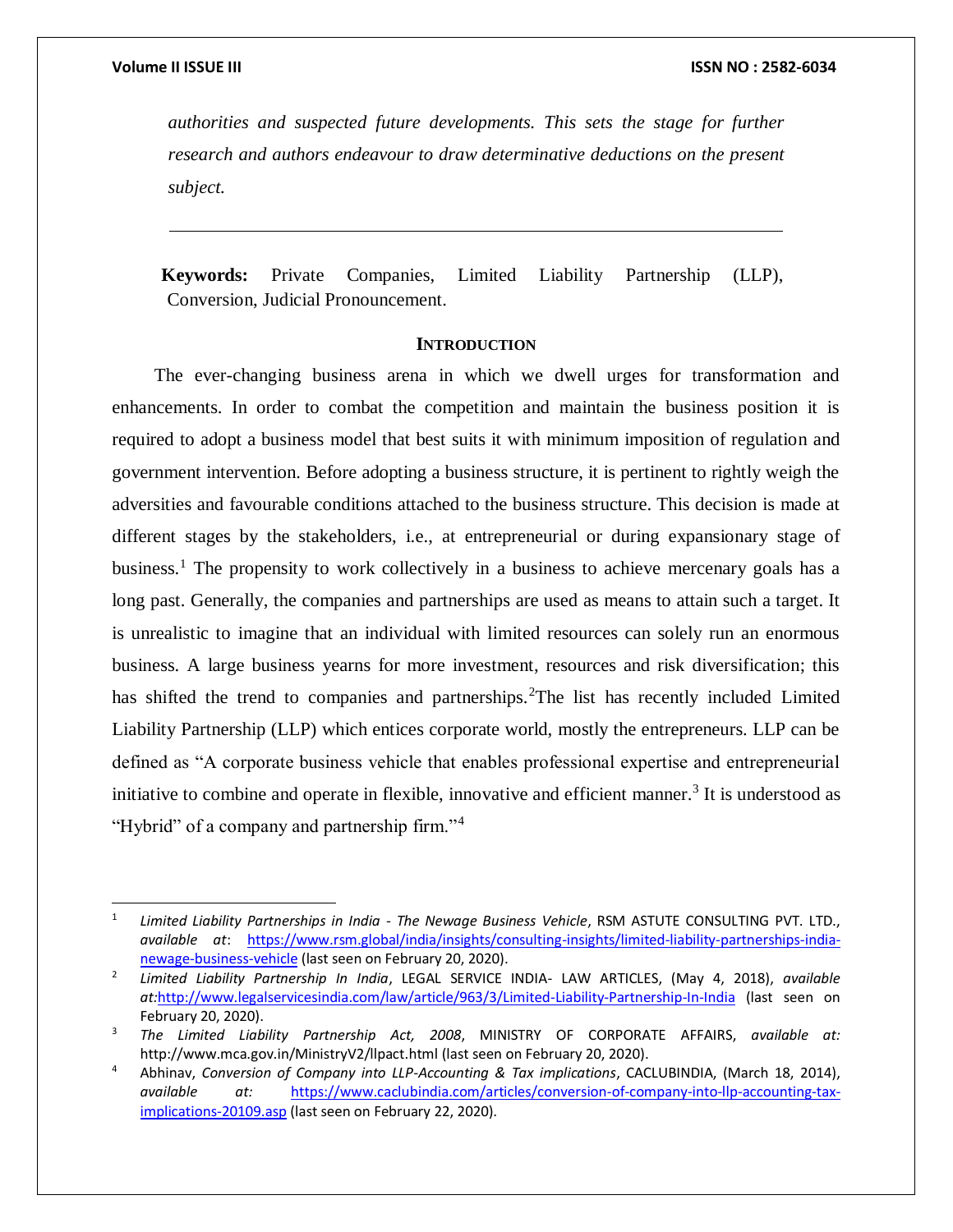$\overline{a}$ 

### **Volume II ISSUE III ISSN NO : 2582-6034**

The advent of Limited Liability Partnership Act, 2008 intends to facilitate the business people with a novel alternative to run their business. This structure provides dual sword advantage, (a) Limitation of liability and (b) Flexibility in administration of business. It is notable that the tax benefits for LLPs are the prime reason for which the corporate are inclined to start or convert their business structure into LLP. The LLP Act enumerates the provisions which permits the Partnership firms; incorporated under Partnership Act, 1932 and unlisted public company along with private companies to convert themselves into LLPs. The relevant rules are contained in Clause 58 and Schedule II to Schedule IV of the Act.<sup>5</sup> There are unresolved practical issues revolving around the procedure of conversion and the eyes are on authorities to remove the eclipse of dilemmas. The procedural problems and substantive issues with LLPs have overshadowed the advantages offered by it. In India many new LLPs has been formed and many companies are tending to convert into LLPs.<sup>6</sup> Nevertheless, the government and authorities are in line of limiting the autonomy and flexibility of LLPs.

The unique feature of LLP is that it combines the characteristics of private companies as well as the partnership firms. Hence, it is developed as a substitute business vehicle to companies and partnership firms.<sup>7</sup>The tax implications on conversion of a private company into LLP are filthy area which necessitates groundwork and analysis. The present paper aims to evaluate the pros and cons attached to the conversion of private companies into LLPs. The researcher embarked *firstly*, on the concept and evolution of LLPs in context to India. *Secondly*, the researcher have analysed the luring benefits which LLPs offers over private companies. *Thirdly*, the researcher attempt to dig out the pitfalls in LLP structure in the light of recent decisions of authorities and suspected future developments. This sets the stage for further research and authors endeavour to draw determinative deductions on the present subject matter.

7 *FAQs on Limited Liability Partnership*, THE INSTITUTE OF COMPANY SECRETARIES OF INDIA, (November 2017), *available at:* https://www.icsi.edu/media/webmodules/publications/FAQs%20on%20Limited%20Liability%20Partnership.p df (last seen on February 23, 2020).

<sup>5</sup> *The Limited Liability Partnership Act, 2008*, MINISTRY OF LAW AND JUSTICE. *Available at*: [http://www.mca.gov.in/Ministry/actsbills/pdf/LLP\\_Act\\_2008\\_15jan2009.pdf,](http://www.mca.gov.in/Ministry/actsbills/pdf/LLP_Act_2008_15jan2009.pdf) (last seen on February 23, 2020).

<sup>6</sup> **[Ketan Dalal and Manish Desai,](https://www.livemint.com/Search/Link/Author/%20Ground%20Rules%20%7C%20Ketan%20Dalal%20and%20Manish%20Desai)** *Limited liability partnership: conversion into Llp, why and how*, LIVEMINT, (December 28, 2008), *available at*: [https://www.livemint.com/Companies/89Z8XQFAl0wVXFoXJg4T2L/Limited-liability-partnership](https://www.livemint.com/Companies/89Z8XQFAl0wVXFoXJg4T2L/Limited-liability-partnership-conversion-into-Llp-why-and.html)[conversion-into-Llp-why-and.html](https://www.livemint.com/Companies/89Z8XQFAl0wVXFoXJg4T2L/Limited-liability-partnership-conversion-into-Llp-why-and.html), (last seen on March 14, 2020).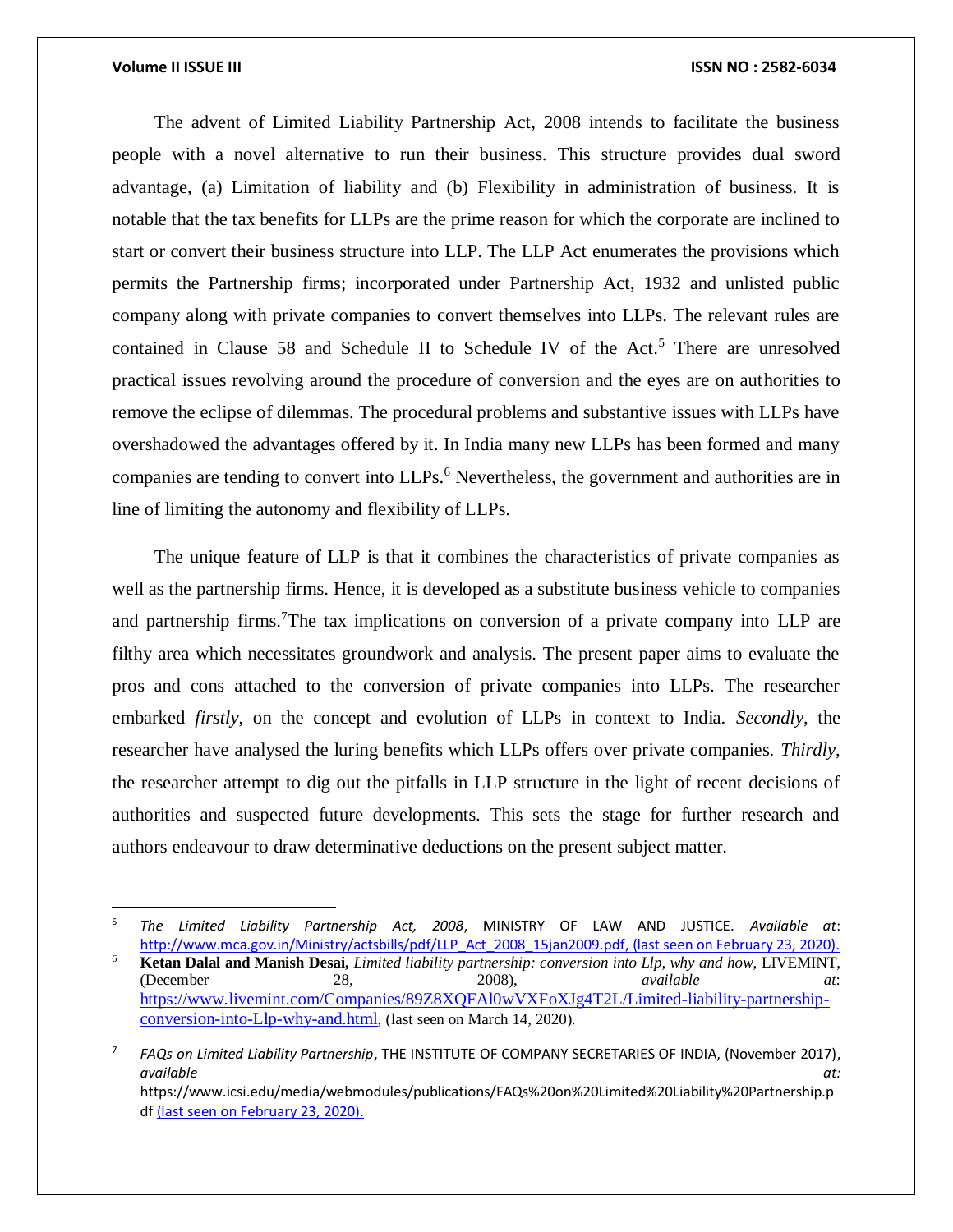# **EVOLUTION OF LLPS IN INDIA**

The concept of LLPs owes its origin from United States when in 1822 the first legislation related to limited liability firms was enacted by New York.<sup>8</sup> Further, the statute was adopted by majority states of US on the line of model law of New York.<sup>9</sup>The 1980s witness the emergence of the LLP model concept after the experience of real estate and energy price crisis. The onus of the fiasco of institutions fall on the lawyers and accountants associated with it irrespective of their non-indulgence in advising. The liability extended to their personal assets as well and this triggered the necessity for introduction of LLPs. The Texas House Bill  $278^{10}$  was enforced and emerged as the first statute on the matter. The inception of  $19<sup>th</sup>$  Century brought expansion of LLPs concept over all jurisdictions of the United States of America.<sup>11</sup> The concept of LLP is welcomed by different US states in divergent manner. Some states have enshrined only protection from vicarious liability while others assimilated the concept in its expansionary form by offering safety umbrella from contractual and tortious liability of partnership.<sup>12</sup>In United Kingdom voice was raised by people to bring LLPs with the intend to confine the liability of partners to their acts. This made the path for the amendment in UK Companies Act, 1989 which permitted the accounting firms to convert in LLPs. However, the partners were not insulated from liability arising from regular works of the firm. This could not content the businessmen and clamors were taking place to further limit the liability of the partners. Consequently, the Limited Liability Partnership Act, 2000 was enacted. The UK LLP Act is founded on three basic pillars, i.e., partnership flexibility, limited liability and corporate personality.<sup>13</sup>

 $\overline{\phantom{a}}$ 

<sup>8</sup> *What are Limited Liability Partnerships (LLPs)?,* Limited Liability Partnerships (LLPs)*, available at:*  https://corporatefinanceinstitute.com/resources/knowledge/strategy/limited-liability-partnerships-llps/, (last seen on March 16, 2020).

<sup>9</sup> Ravi Meena and Renu Nainawat, *LLP in India: As Advantageous Business Model,* 3(10), GLOBAL JOURNAL OF MANAGEMENT AND BUSINESS STUDIES, (2013), *available at:*  https://www.ripublication.com/gimbs\_spl/gimbsv3n10\_01.pdf, (last seen on March 16, 2020).

<sup>&</sup>lt;sup>10</sup> Texas House Bill 278 on August 26, 1991.<br><sup>11</sup> Stephen M. Bainbridge and M. Todd **I** 

<sup>11</sup> Stephen M. Bainbridge and M. Todd Henderson, LIMITED LIABILITY: A LEGAL AND ECONOMIC ANALYSIS, 36 (2016).

<sup>12</sup> Amit Kumar Kashyap and Deepak Kashyap*, Limited Liability Partnership as Advantage ToSmall Business: Indian Scenario,* NATIONAL SEMINAR ON EMERGING ISSUES IN COMMERCE AND MANAGEMENT, (February 05-06, 2010).

<sup>13</sup> Deep Ray, *The Emergence of Limited Liability Partnerships*, SSRN, (July 25, 2012). *Available at*: [https://papers.ssrn.com/sol3/papers.cfm?abstract\\_id=2117240,](https://papers.ssrn.com/sol3/papers.cfm?abstract_id=2117240) (last seen on March 16, 2020).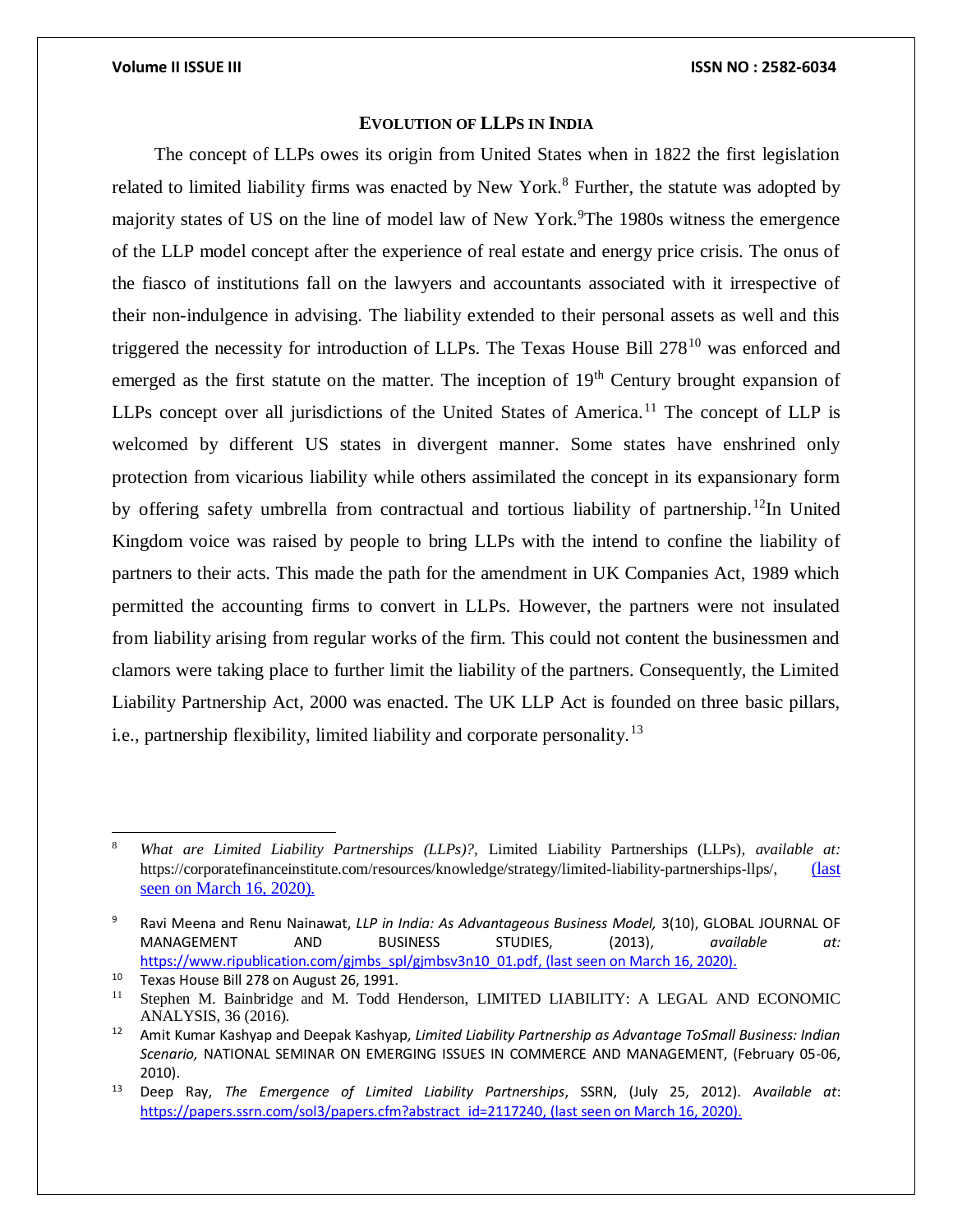# **Volume II ISSUE III III ISSUE III ISSN NO** : **2582-6034**

The acceptance of LLPs in Indian scenario has derived the motivation from foreign countries like UK and Singapore. The legislations of these countries enumerate provisions for creation of body corporate in LLP form.<sup>14</sup>In India the  $7<sup>th</sup>$  Law Commission of India report<sup>15</sup> had glimpses of the new structure and it proposes to acknowledge the business model in the legislation of Partnership act.<sup>16</sup> However, the recommendations were not welcomed, and no steps were taken to enforce them. Series of events followed this to trigger the enactment of a legislation or the regulations pertaining to LLP. The Report of the Expert Committee on Small Enterprises highlighting the advantage of LLP stated that LLP would assist in getting access to more funds and techniques. Later, in 2003 the Ministry of Finance gave a report<sup>17</sup> on regulation of private companies and partnerships which argued to establish LLPs in India. Also, the report explained the functioning process and working model of the new business form. It was thought that at embryonic stage the business model should be limited to be used only by lawyers, accountants, company secretaries etc. Nevertheless, the scope was left to be widened in future and the Department of Company Affairs shall notify other professions to include within the ambit.<sup>18</sup>The idea of enacting a separate legislation for the business model was introduced by the J.J.Irani Committee in the year 2005. This paved the way and in 2008 Limited Liability Partnership bill was enacted and was notified in the Official Gazette on  $31<sup>st</sup>March, 2009$ . A concept paper was brought by the Ministry of Corporate Affairs on LLP and replies to it became the bedrock of the draft bill on  $LLP<sup>19</sup>$ . The bill was passed by houses without much discussion and received President's assent on January 7, 2009.The Ministry of Corporate Affairs has stated the object behind enacting the legislation.<sup>20</sup> The stated purpose is limiting the significance of the

 $\overline{a}$ 

<sup>14</sup> Akshat Gupta, *Limited Liability Partnership* in India, *available at:*[http://www.legalservicesindia.com/article/191/Limited-Liability-Partnership-in-India.html,](http://www.legalservicesindia.com/article/191/Limited-Liability-Partnership-in-India.html) (last seen on March 16, 2020).

<sup>15</sup> *Partnership Act, 1932*, LAW COMMISSION REPORT NO. 7, MINISTRY OF LAW AND JUSTICE, *available at:*  [http://lawcommissionofindia.nic.in/1-50/Report7.pdf,](http://lawcommissionofindia.nic.in/1-50/Report7.pdf) (last seen on March 16, 2020).

 $16$  *Id.*<br> $17$   $0.44$ 

<sup>17</sup> *Available at*: http://reports.mca.gov.in/Reports/3- Naresh%20Chandra%20committee%20report%20on%20regulation%20of%20private%20companies%20and%2 0partnerships,%202003.pdf.

<sup>18</sup> Nivedita Sen and Neha Mathen, *Decoding The New Business Vehicle Of India: The Limited Liability Partnership,*  4(4), NUJS Law Review, (2011).

<sup>19</sup> [Bhumesh Verma,](https://www.mondaq.com/Home/Redirect/1505136?mode=author&article_id=552322) *India: LLPs In India - All You Want To Know*, MONDAQ, (December 15, 2016), *available at:*

[http://www.mondaq.com/india/x/552322/Corporate+Commercial+Law/Llps+In+India+All+You+Want+To+Kno](http://www.mondaq.com/india/x/552322/Corporate+Commercial+Law/Llps+In+India+All+You+Want+To+Know) [w,](http://www.mondaq.com/india/x/552322/Corporate+Commercial+Law/Llps+In+India+All+You+Want+To+Know) (last seen on March 02, 2020).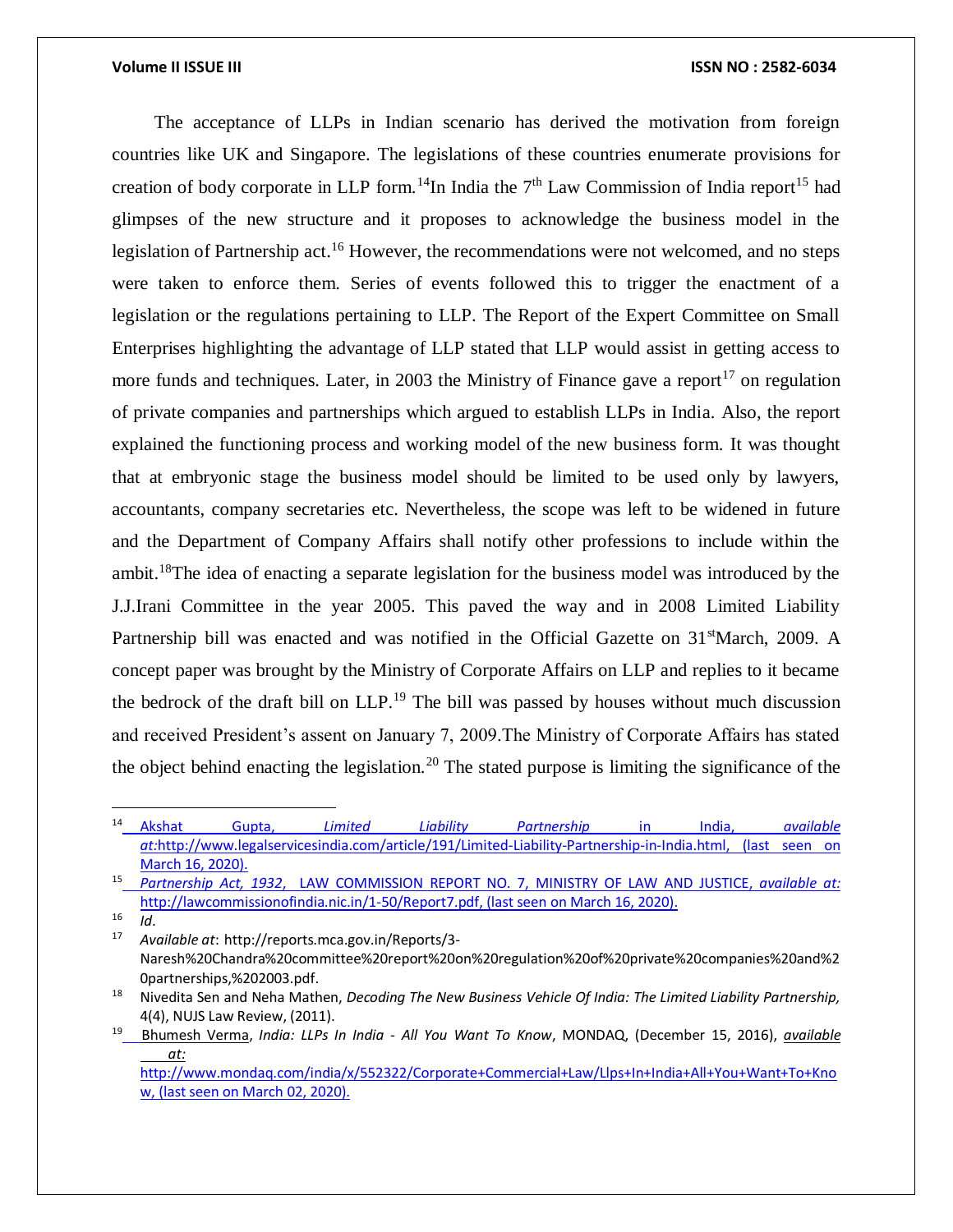$\overline{a}$ 

### **Volume II ISSUE III ISSN NO : 2582-6034**

new business model to entrepreneurs. The real practical use of LLPs structure reached way forward, beyond expectation of the authorities. Even established companies are converting into LLPs for tax perks. An LLP accommodates all the features of a corporate body like separate legal entity from its partners, perpetual succession, can own assets etc. Also, alteration in partners of LLP will not influence the rights and liabilities  $LLP<sup>21</sup>$  Various legislations and rules govern the LLPs in India such as the Companies Act, 2013; The Limited Liability Partnership Act, 2008; Foreign Exchange Management Act, 1999; Income Tax Act, 1961 and other sector specific legislations. $^{22}$ 

# **LIMITED LIABILITY PARTNERSHIP ACT: A NECESSARY LEGISLATION**

India as a developing nation has a different option for business structure. It is the consensus between government, private sector and the society which are determinative factor for opting business model. The urge for economic growth in India made realize that technicality, risk capital and entrepreneurship together can boost the economy.<sup>23"</sup>In this background, the need has *been felt for a new corporate form that would provide an alternative to the traditional partnership, with unlimited personal liability on one hand, and statute based governance structure of the limited liability company on the other, in order to enable professional expertise and entrepreneurial initiative to combine, organize and operate in flexible, innovative and efficient manner."<sup>24</sup>*The legislation, i.e., Limited Liability Partnership Act, 2008 became effective on March 31, 2009 and turns the dream of existence of LLP into reality.<sup>25</sup> For a while the legislator thought to regulate the LLPs by the Companies Act, 2013 but later realized that the

<sup>21</sup> *FAQs on Limited Liability Partnership*, THE INSTITUTE OF COMPANY SECRETARIES OF INDIA, (November 2017), *available at:*[https://www.icsi.edu/media/webmodules/publications/FAQs%20on%20Limited%20Liability%20Partnership](https://www.icsi.edu/media/webmodules/publications/FAQs%20on%20Limited%20Liability%20Partnership.pdf) [.pdf](https://www.icsi.edu/media/webmodules/publications/FAQs%20on%20Limited%20Liability%20Partnership.pdf) (last seen on February 23, 2020).

<sup>22</sup> *Limited liability partnership*, *Available at:* https://www.bcasonline.org/Referencer2015- 16/Other%20Laws/limited liability partnership.htm, (last seen on February 23, 2020).

<sup>23</sup> AjaiChowdhry, *Is entrepreneurship at the heart of economic growth in India?,* THE ECONOMIC TIMES, (May 13, 2015), *available at:* [https://economictimes.indiatimes.com/blogs/dejaview/is-entrepreneurship](https://economictimes.indiatimes.com/blogs/dejaview/is-entrepreneurship-at-the-heart-of-economic-growth-in-india/)[at-the-heart-of-economic-growth-in-india/](https://economictimes.indiatimes.com/blogs/dejaview/is-entrepreneurship-at-the-heart-of-economic-growth-in-india/), (last seen on March 14, 2020).

<sup>24</sup> STATEMENT OF OBJECTS AND REASONS, Limited Liability Partnership Bill 2006, *available at:*[https://www.prsindia.org/sites/default/files/bill\\_files/scr1206341536\\_The\\_Limited\\_Liability\\_Partnership\\_B](https://www.prsindia.org/sites/default/files/bill_files/scr1206341536_The_Limited_Liability_Partnership_Bill__2006.pdf) ill 2006.pdf, (last seen on March 14, 2020).

<sup>25</sup> ManaliSinghal, *Analysis of Limited Liability Partnership Act, Available at*[:http://www.legalservicesindia.com/article/470/Analysis-of-Limited-Liability-Partnership-Act.html,](http://www.legalservicesindia.com/article/470/Analysis-of-Limited-Liability-Partnership-Act.html) (last seen on March 14, 2020).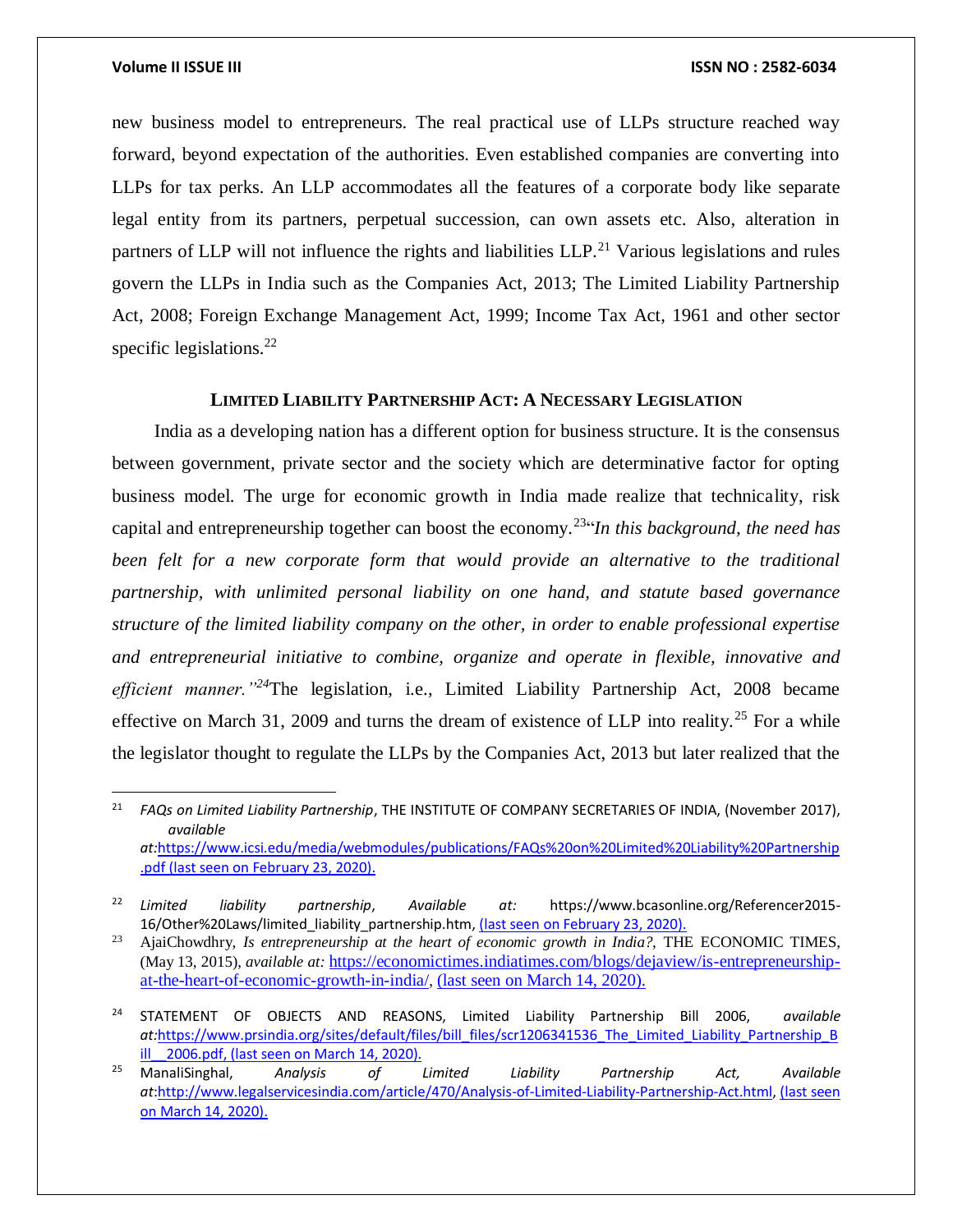$\overline{\phantom{a}}$ 

act is not suitable to achieve the real objective which was intended to get from new corporate structure. On the suggestions put forth by the Irani Committee a need for separate legislation was observed. It was the concept paper by the Government on LLPs in 2005 which reiterated that a new entity is required which will have characteristics of both corporate and non-corporate entities.<sup>26</sup> The concept of partnership in India is regulated by the Indian partnership Act, 1932 and this legislation is governed by State. However, many sectors like technology, biotech, textile, automobile, pharma, etc. found the partnership structure not that adequate. The partnership structure also could not facilitate the new era business model like conglomeration of lawyers and accountants. This acted as a driving force for creation of the LLPs. Therefore, this new model is acting as a bridge between the companies and traditional partnership structure. LLPs came as a solution to meet the desires of different industry, entrepreneur, businessmen who wanted a midway to opt from features of company as well as partnership. It was viewed as a suitable vehicle for business with small capital, entrepreneurs, venture capital firms, etc.

Mainly, there are two recognized types of LLPs model, i.e., Texas model and Delaware model. In the first model the partners liability is restricted to unlawful acts of the partners and it does not extend to the cases of usual activities of the business. The latter model implies that there is no contractual or tortuous liability of the partners and wholly the LLP would be liable. It would not be incorrect to say that the Delaware model has influenced the LLP Act more.<sup>27</sup> Section 3 of the Act statutorily endows a separate legal entity character on LLPs. The magna carta of LLP is the LLP agreement in true sense. However, the LLP act was enacted to act as a watchman and it provides framework for investigation, power to registrar, central government in different functions. The act also enunciates several penalties for non-compliance.

### **TRUMPS TO CONVERT COMPANIES INTO LLPS**

The rise of LLPs in India reflects the extent of advantages it offers comparatively to other business model. It combines the benefit of limitation of liability as a company and for the purpose of taxation it is considered as a partnership. Around 85,000 registered LLP existed till

<sup>26</sup> Chirashree Das Gupta, *Globalisation, corporate legal liability and big business houses in India*, 34 (5), Cambridge Journal of Economics, 895 - 913, 895, (September 2010).

<sup>27</sup> *Critical Distinctions Between Texas and Delaware LLC Law*, CSC, *available at*: [https://www.cscglobal.com/service/webinar/texas-delaware-llc-law-distinctions/,](https://www.cscglobal.com/service/webinar/texas-delaware-llc-law-distinctions/) (last seen on March 18, 2020).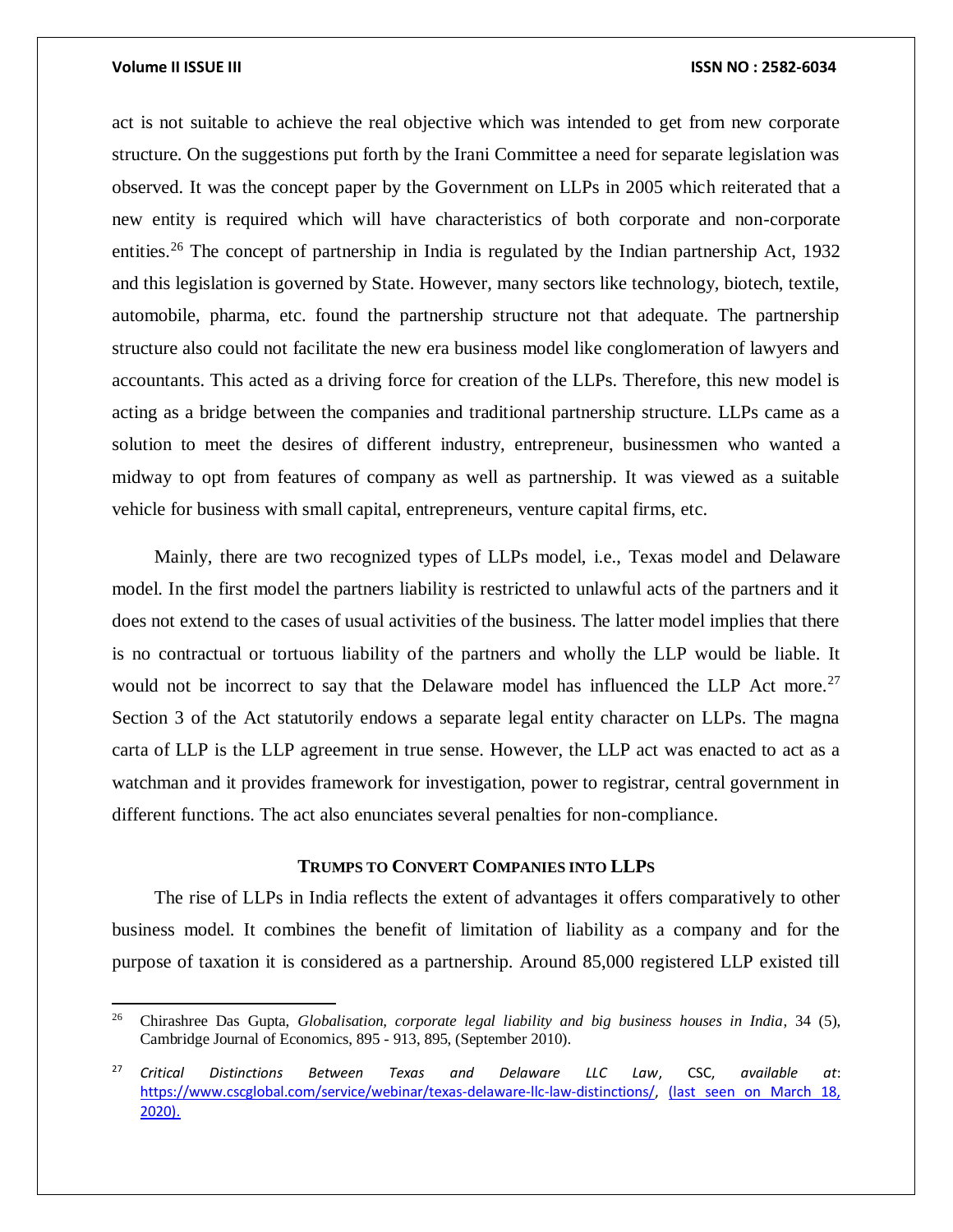starting of year 2017.<sup>28</sup> The conversion figures are more surprising, till mid 2014 around 20,39 corporates were converted to LLPs.<sup>29</sup> The nature of existence of unlimited liability of partners in a partnership firm inhibit the development of entrepreneurs.<sup>30</sup> The Limited Liability Partnership Act, 2008 facilitates protection to partners from being liable to the extent of their personal assets.<sup>31</sup>When a private company converts itself into LLP, the effect of such a transformation is on the assets and the liabilities of the corporate. Without any instrument of transfer all the assets and liabilities passes to the new corporate formed. Therefore, the entity is not required to bear the burden of stamp duties. In respect of management flexibility, LLPs have won from companies as the business working is regulated by agreement created between the members. If a company wishes to have a greater number of owners, LLP is a good business structure choice for them because there is no restriction on the number of partners. The cost involved in formation of an LLP is much economical than incorporating a company.

Recently, Reserve bank of India (RBI) introduced an amendment to the Foreign Exchange Management (Borrowing and Lending) Regulations, 2018 (the Regulations)<sup>32</sup> which has allowed LLPs to raise External Commercial Borrowings to increase inflow of funds in the nation. Further, LLPs are also not obligated to pay the Minimum Alternate Tax which a company has to give. LLPs have been added with one more feather on its cap by permitting Foreign Direct Investment (FDI) under automatic route for them. In November, 2015 the Department of Industrial Policy and Promotion, the Ministry of Commerce & Industry, Government of India made an amendment to provide license to LLPs to accept FDI.<sup>33</sup> So, now LLPs are permitted to

 $\frac{29}{30}$  *Id.* 

 $\overline{\phantom{a}}$ 

<sup>28</sup> Niti Kiran, *Growth Unlimited*, BUSINESS TODAY, [\(April 23, 2017\)](https://www.businesstoday.in/magazine/issue/april232017), *available at*:https://www.businesstoday.in/magazine/focus/growth-unlimited/story/249170.html, (last seen on March 18, 2020).

<sup>30</sup> Evan Tarve, *Unlimited Liability*, INVESTOPEDIA (September 12, 2019), *available at*: https://www.investopedia.com/terms/u/unlimited-liability.asp, (last seen on March 18, 2020).

<sup>31</sup> *Limited Liability Partnerships in India - The Newage Business Vehicle*, RSM ASTUTE CONSULTING PVT. LTD., *available at*: https://www.rsm.global/india/insights/consulting-insights/limited-liability-partnerships-indianewage-business-vehicle (last seen on February 20, 2020).

<sup>32</sup> *Available at: :*  [https://rbidocs.rbi.org.in/rdocs/notification/PDFs/BORO17122018141D6FF9D78A4F3BBB96BC74A6C11945.PD](https://rbidocs.rbi.org.in/rdocs/notification/PDFs/BORO17122018141D6FF9D78A4F3BBB96BC74A6C11945.PDF) [F,](https://rbidocs.rbi.org.in/rdocs/notification/PDFs/BORO17122018141D6FF9D78A4F3BBB96BC74A6C11945.PDF) (last seen on March 19, 2020).

<sup>33</sup> *Key changes in the consolidated FDI policy of 2017*, LEXOLOGY, (August 31 2017), *available at*: <https://www.lexology.com/library/detail.aspx?g=55e48344-7711-417b-aebd-5af4a082ae0b>, (last seen on March 15, 2020).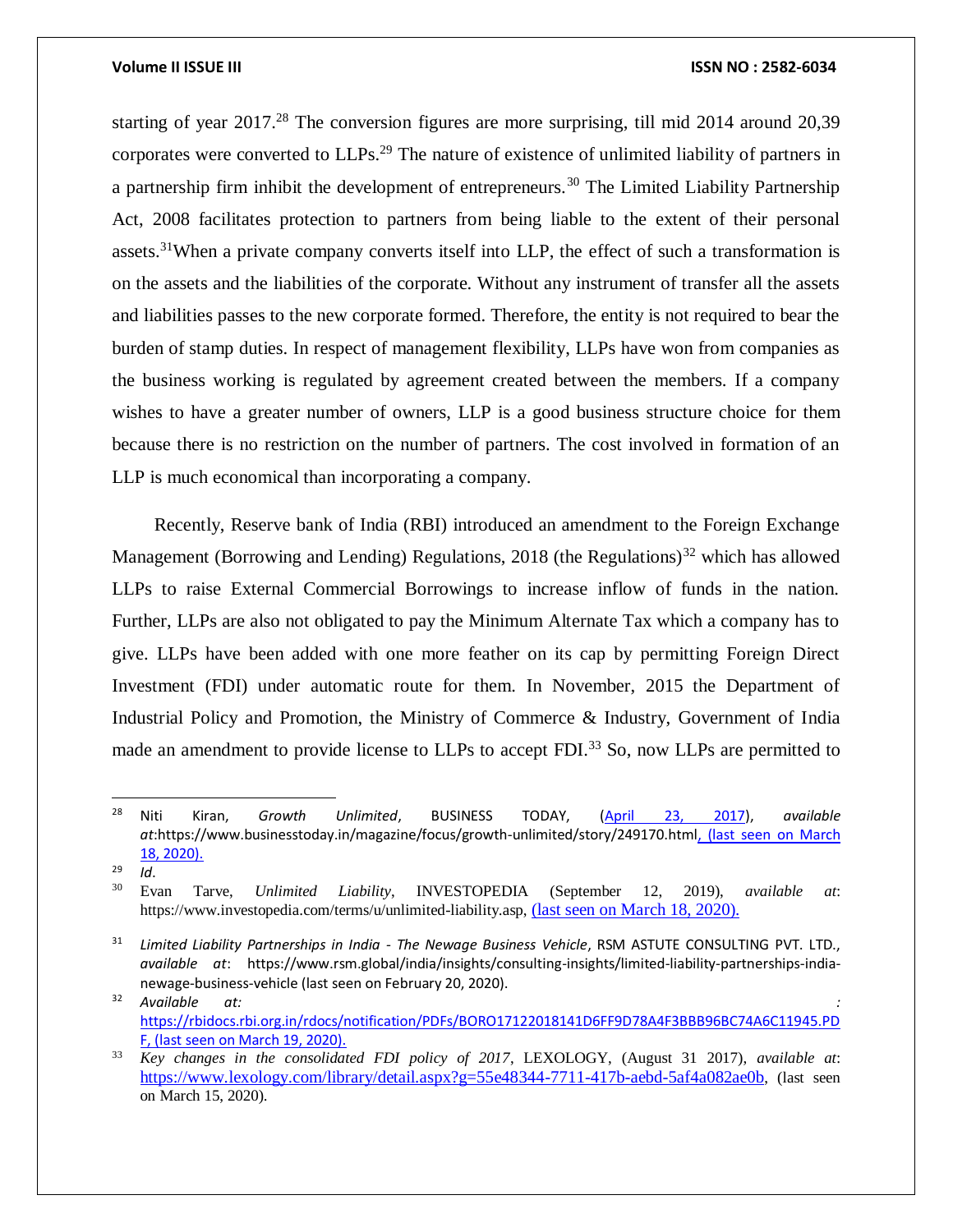$\overline{\phantom{a}}$ 

# **Volume II ISSUE III III ISSUE III ISSN NO** : **2582-6034**

accept 100 per cent FDI subject to certain conditions and approvals.<sup>34</sup>An LLP must undertake certain activities to go for FDI like valuation from Chartered Accountant for capital contribution, compliances to LLP Act, etc. Even downstream investment can be made in other companies without any performance requisites by LLPs, provided 100 per cent FDI is permitted for it. A company with foreign investment which is in the sector where 100 per cent foreign investment is allowed and there exists no FDI linked performance conditions can also think of converting itself into an LLP under automatic route.<sup>35</sup>However, the Foreign Exchange Management Act(FEMA), 1999 has mandated that an investor can only pay through cash in profit share of LLPs.<sup>36</sup>

Taxation aspect is the primary driving force to opt for LLPs.<sup>37</sup>Income tax act, 1961 provides for a minimum turnover amount and an LLP has to comply the requirement of financial audits only if it exceeds that amount.<sup>38</sup> The Act applies on LLPs similarly as it applies to partnership. There is no prohibition on mobility of funds of LLPs by its partners. In addition, the benefits enumerated under Section 40(b) of the act like remuneration, interest is also available to LLPs.<sup>39</sup>Usually, companies has to bear 30 per cent corporate tax on their profits and at the time of distributing dividend around 20 per cent dividend distribution tax (DDT) which is inclusive of surcharge and educational cess. The payment of DDT is to be made within 14 days of declaration, distribution or payment of dividend as a statutory requirement. LLPs enjoy leverage in this respect. The corporate tax is necessary to be paid but for LLP no DDT is required to be paid. This implies that distribution of profits by an LLP to its partners is not taxable in India. These remarkable features of LLP give it a comparative advantage over the companies and

<sup>&</sup>lt;sup>34</sup> Review of Foreign Direct Investment (FDI) policy on various sectors, MINISTRY OF COMMERCE INDUSTRY, DEPARTMENT OF INDUSTRIAL POLICY AND PROMOTION, GOVERNMENT OF INDIA, *available at*: [https://dipp.gov.in/sites/default/files/pn12\\_2015%20%281%29.pdf,](https://dipp.gov.in/sites/default/files/pn12_2015%20%281%29.pdf) (last seen on March 19, 2020).

<sup>35</sup> Kular Chirag, *FDI in LLP*, TAXGURU, (June 06, 2019), *available at*[: https://taxguru.in/corporate-law/fdi-llp.html,](https://taxguru.in/corporate-law/fdi-llp.html) (last seen on March 19, 2020).

<sup>36</sup> [Manish Kumar Sharma](https://www.mondaq.com/Home/Redirect/1444322?mode=author&article_id=724320) and [Ankita Singh,](https://www.mondaq.com/Home/Redirect/1737852?mode=author&article_id=724320) *India: Foreign Direct Investment In Limited Liability Partnership*, MONDAQ, (August 02, 2018), *available at:*[http://www.mondaq.com/india/x/724320/Inward+Foreign+Investment/Foreign+Direct+Investment+in+Lim](http://www.mondaq.com/india/x/724320/Inward+Foreign+Investment/Foreign+Direct+Investment+in+Limited+Liability+Partnership) [ited+Liability+Partnership,](http://www.mondaq.com/india/x/724320/Inward+Foreign+Investment/Foreign+Direct+Investment+in+Limited+Liability+Partnership) (last seen on March 19, 2020).

<sup>37</sup> *Taxation of Limited Liability Partnership (LLPS) in India,* TAX GURU, (September 09, 2009), *available at:*  [https://taxguru.in/income-tax/taxation-of-limited-liability-partnership-llps-in-india.html,](https://taxguru.in/income-tax/taxation-of-limited-liability-partnership-llps-in-india.html) (last seen on March 03, 2020).

<sup>38</sup> *Conversion of Private Limited Company into LLP*, LEGALWIZ, *available at:*[https://www.legalwiz.in/blog/conversion-of-private-limited-company-into-llp,](https://www.legalwiz.in/blog/conversion-of-private-limited-company-into-llp) (last seen on March 19, 2020).

<sup>39</sup> *Available at*[:http://www.amitadesai.com/pdf/articles/company-law/conversion-of-pvt-co-to-llp.pdf,](http://www.amitadesai.com/pdf/articles/company-law/conversion-of-pvt-co-to-llp.pdf) (last seen on March 19, 2020).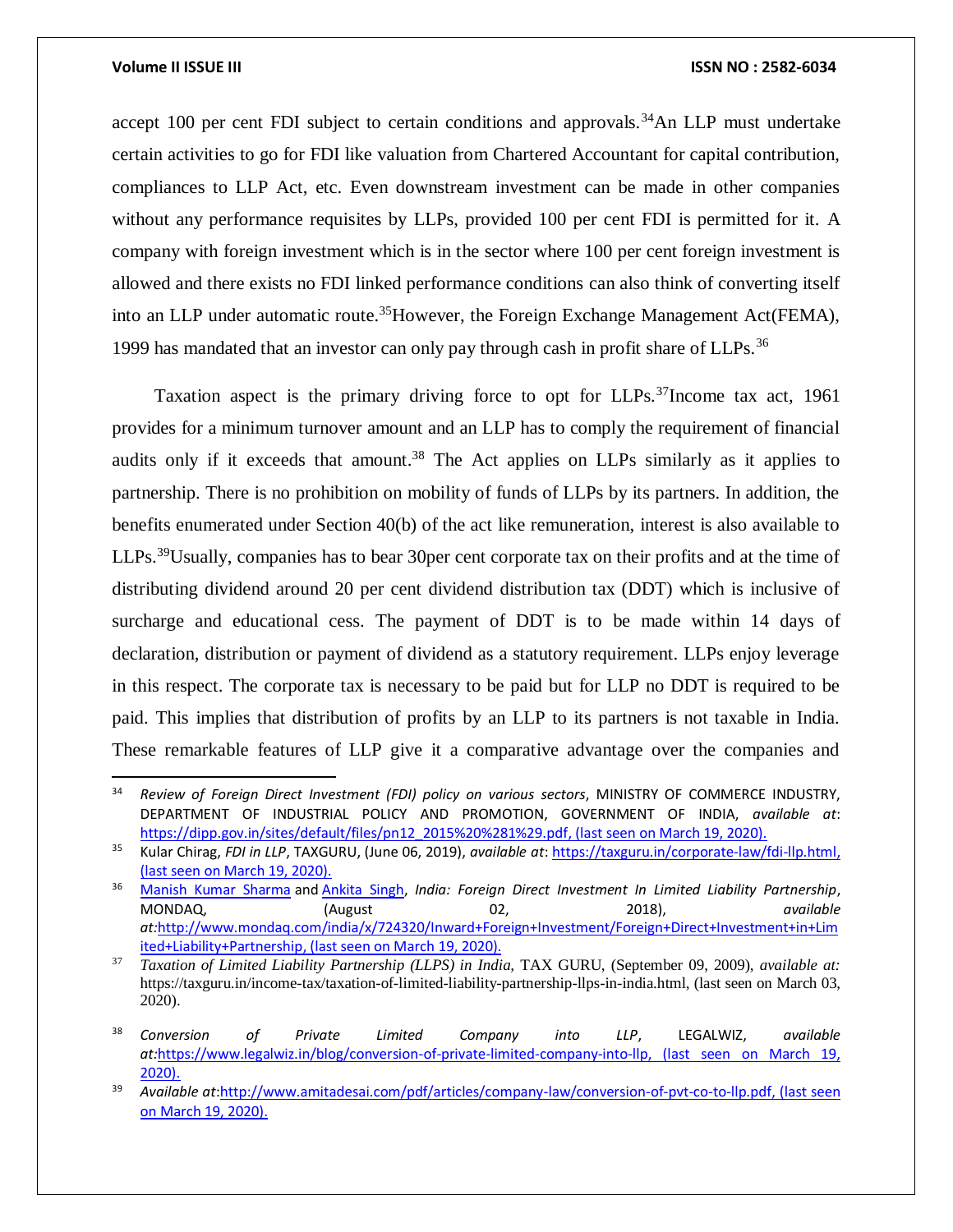attract businessmen to convert their business structure into LLPs. Moreover, this model is efficient if the business has an overseas parent. The cost plus mark-up may range between 10per cent– 20 percent (if not higher), hence cash keeps getting accumulated at India level.<sup>40</sup> Such accumulated profits can be furnished to the parent company. However, the Direct Tax Code Panel has recommended the government to shun the dividend distribution tax (DDT) for even companies and to provide no preferential treatment to any class of investors.<sup>41</sup>

As mentioned earlier LLPs are governed by Limited Liability Partnership Act, 2008 and is not within the purview of Companies  $Act<sup>42</sup>$ . This exempt LLPs from various compliances which a company hasto undergo like Corporate Social Responsibility (CSR), Board and General meetings, Establishment of governance mechanism, Appointment of Key Management Personnel, Restrictions on loans, guarantees and investments, etc. Precisely, LLPs have attempted to incorporate good features of private companies and in the same time providing autonomy to partners in running the business. Therefore, it can be regarded as a combination of assorted types of business.<sup>43</sup>

Table: Number of LLPs registered in Financial Year (2009-2019) and their obligation.<sup>44</sup>

| <b>Financial Year</b><br>(April to March) | <b>Total Number of</b><br><b>LLP</b> Registered | Per cent growth<br>over previous<br>year | <b>Total Obligation</b><br>of Contribution<br>(Rs. in. Crore) | Per cent growth<br>over previous<br>year |
|-------------------------------------------|-------------------------------------------------|------------------------------------------|---------------------------------------------------------------|------------------------------------------|
| 2009-10                                   | 1,055                                           |                                          | 596.55                                                        |                                          |
| 2010-11                                   | 3,261                                           | 209                                      | 2758.37                                                       | 462.39                                   |

<sup>41</sup> Ruchi Bhatia, *Abolish DDT; LTCG, STT should stay; rework personal income tax rates: Direct Tax Code Panel to Govt*, THE ECONOMIC TIMES, (August 27, 2019), *available at*: https://economictimes.indiatimes.com/markets/stocks/news/dtc-panel-for-highest-i-t-slab-at-20-seeks-removalof-ddt/articleshow/70855997.cms?from=mdr, (last seen on March 19, 2020).

<sup>44</sup> *Available* 

 $\overline{a}$ 

*at*:https://www.researchgate.net/publication/333338380\_A\_Study\_on\_Growth\_of\_Limited\_Liability\_Partners hips\_LLPs\_in\_India\_-\_An\_Innovative\_Vehicle\_for\_Entrepreneurial\_Development.

<sup>42</sup> Ananya Das, *Limited liability partnership in India*, 1 (1), INTERNATIONAL JOURNAL FOR EMERGING RESEARCH & DEVELOPMENT, (2018).

<sup>43</sup> *Conversion of Company into LLP*, LEGAL RAASTA, *available at*: [https://www.legalraasta.com/conversion-of](https://www.legalraasta.com/conversion-of-company-into-llp/)[company-into-llp/,](https://www.legalraasta.com/conversion-of-company-into-llp/) (last seen on March 19, 2020).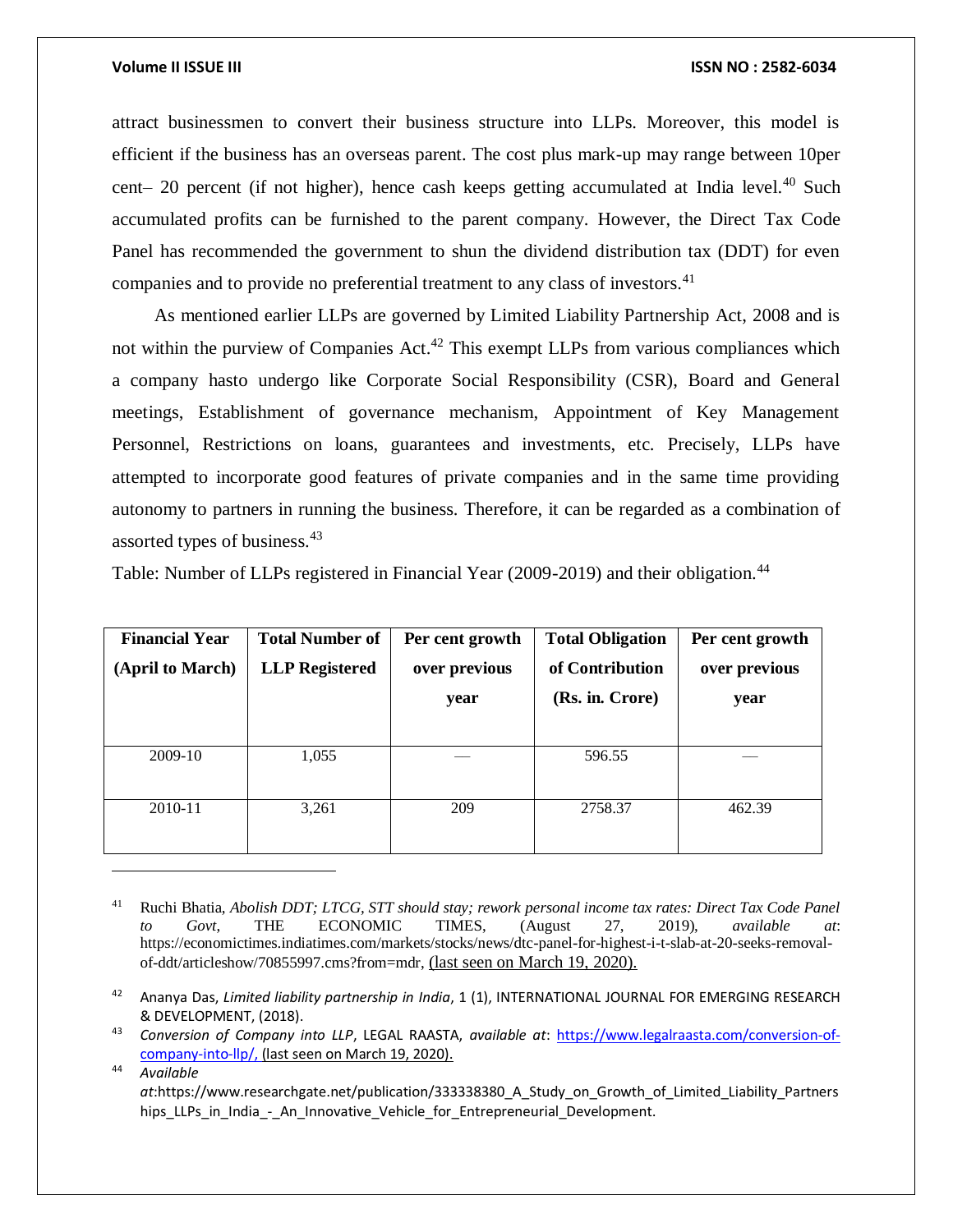| 2011-12        | 4,319    | 32              | 3049.73   | 110.56   |
|----------------|----------|-----------------|-----------|----------|
| $2012 - 13$    | 5,167    | $\overline{20}$ | 1854.50   | $-60.81$ |
| $2013 - 14$    | 7,982    | 54              | 2029.56   | 109.44   |
| 2014-15        | 14,682   | 84              | 2650.05   | 130.57   |
| $2015 - 16$    | 22,505   | 49              | 8872.33   | 334.80   |
| 2016-17        | 29,407   | 34              | 8,420.63  | 94.91    |
| $2017 - 18$    | 32,934   | 22              | 5,545.15  | 65.85    |
| 2018-19 *(Upto | 5,421    |                 | 2,670.34  |          |
| 30.06.2018)    |          |                 |           |          |
| <b>TOTAL</b>   | 1,26,733 |                 | 38,447.21 |          |

# *Analysis and Interpretation of Data*

The above table represents the registration statistics of LLPs and its sum total obligation from 01.04.2009 to 30.06.2018. On analysing the figures, it can be seen that 1,26,733 number of LLPs have been registered which has an obligation of rupees 38,447.21 Crore. This figure of LLPs includes new formed LLPs and converted entities too. It can be observed that the financial year2010-11 experienced double increase of number from 2009-10. Also, if one observes the trend of each succeeding years a positive growth in number of LLPs can be seen except for the year 2012-13. However, the comparative growth percentage has a fluctuating trend. Similar is the case of obligation of LLPs.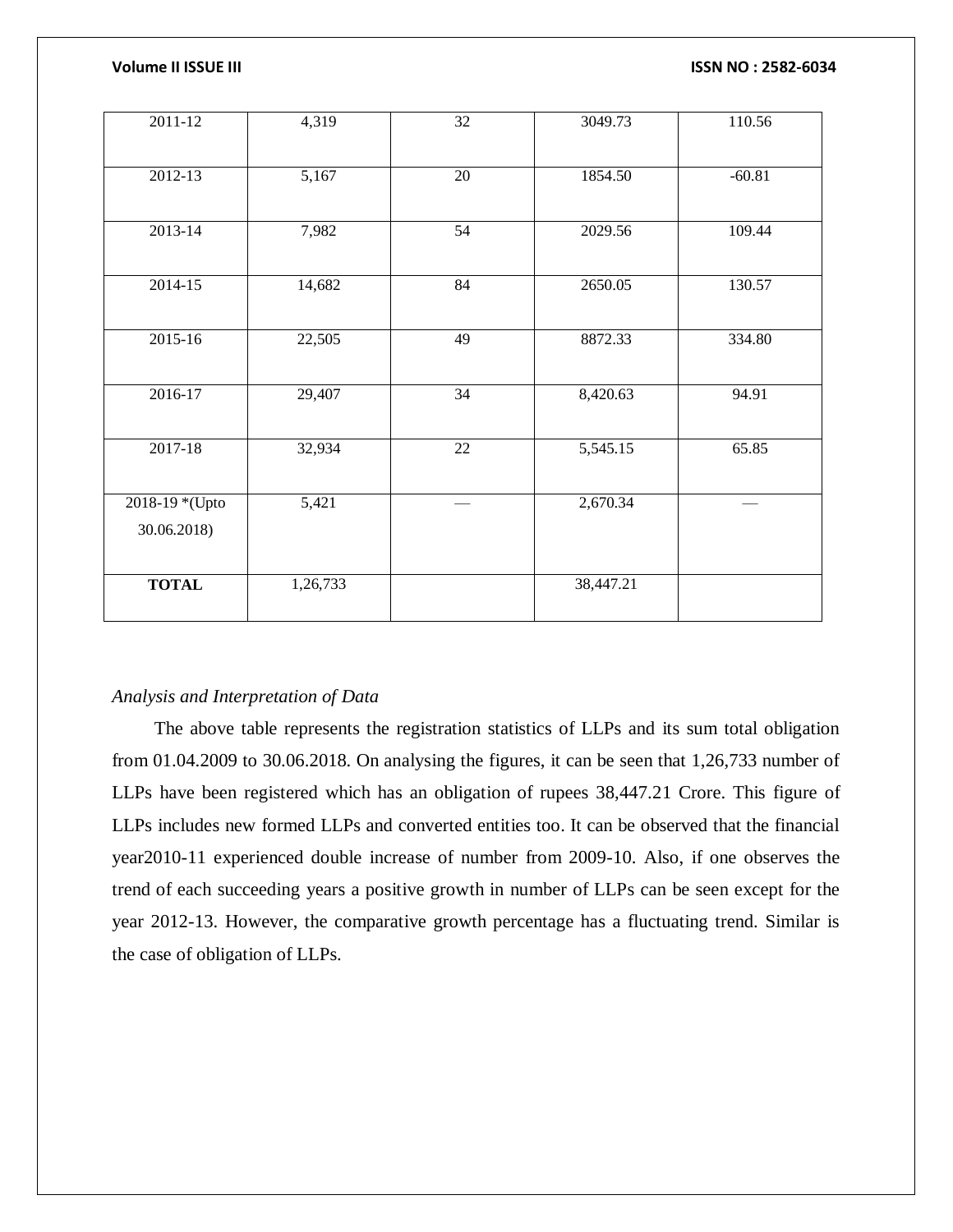# **FOIBLES IN OPTING LLP AS BUSINESS STRUCTURE**

The LLP model was introduced in the ecosystem of corporate to bring ease of doing business in the country.<sup>45</sup> Since LLP came into existence its flexibility began to overshadow by various statutory requirements and practical hurdles.It is not the transaction, but existence of LLP requires statutory compliances like annual filing which even attract huge penalties on noncompliance. The decade has witness a lot of conversion of company into LLP and in pursuance to this the Ministry of Corporate Affairs is performing the groundwork to make stringent norms for the companies wanting to convert to LLP.<sup>46</sup>Presently, under Central Goods and Service Tax (CGST) Act, 2017 the transfer is considered as Supply of Services and it falls in 0per cent rate slab, however, it is upon the government to alter the slab rate. The flexibility norms for LLPs are catalysts to reduce control over management of company leading to less accountability and transparency in the corporate. The chunk of liability falls on the partners for all the wrong moves of the employees. Further, unlike companies the LLP does not support funding from venture capitalists or angel investors and even does not have Employee Stock Ownership Plan (ESOP).<sup>47</sup>The recent decision of tax authorities has aggravated the problems for entities willing to convert to limited liability partnership.

Mumbai Income Tax Appellate Tribunal made an astounding decision<sup>48</sup> about conversion of private company into LLP wherein, a private company converted itself into an LLP. The Tax authority in the assessment proceedings considered the conversion as a taxable transfer. According to the authority the transfer does not qualify to avail the exemption under Section 47(xiii)(b) of the Income Tax Act, 1961inserted by the Finance Act, 2010. The taxpayer argued that the in conversion all the assets and liabilities of the company is vested into the LLP and therefore, there is no transfer of capital assets. Further, the assessee contented that unabsorbed depreciation and losses of the erstwhile entity will be carried forward and set off but the tax

 $45$ <sup>45</sup> **[Gireesh Chandra Prasad](https://www.livemint.com/Search/Link/Author/Gireesh%20Chandra%20Prasad)**, *To improve ease of doing business, govt panel to revamp corporate regulations*, LIVEMINT, (September 18, 2019), *available at*: [https://www.livemint.com/companies/news/to-improve](https://www.livemint.com/companies/news/to-improve-ease-of-doing-business-govt-panel-to-revamp-corporate-regulations-1568829975580.html)[ease-of-doing-business-govt-panel-to-revamp-corporate-regulations-1568829975580.html](https://www.livemint.com/companies/news/to-improve-ease-of-doing-business-govt-panel-to-revamp-corporate-regulations-1568829975580.html), (last seen on March 2, 2020).

<sup>46</sup> [Veena Mani,](https://www.business-standard.com/author/search/keyword/veena-mani) *Corporate Affairs Min may amend LLP Act to tighten noose on shell firms*, BUSINESS-STANDARD, (June 20, 2019), *available at*: [https://www.business-standard.com/article/companies/corporate-affairs-min](https://www.business-standard.com/article/companies/corporate-affairs-min-may-amend-llp-act-to-tighten-noose-on-shell-firms-119062000055_1.html)[may-amend-llp-act-to-tighten-noose-on-shell-firms-119062000055\\_1.html,](https://www.business-standard.com/article/companies/corporate-affairs-min-may-amend-llp-act-to-tighten-noose-on-shell-firms-119062000055_1.html) (last seen on March 16, 2020).

<sup>47</sup> Anubhav Pandey, *Why Don't Venture Capitalists Like Investing in LLP?*, IPLEADER, (August 15, 2017), *available at*:https://blog.ipleaders.in/why-dont-venture-capitalists-like-investing-in-llp/, (last seen on March 16, 2020).

<sup>48</sup> ACIT v. Celerity Power, (ITA No. 3637/Mum/2015).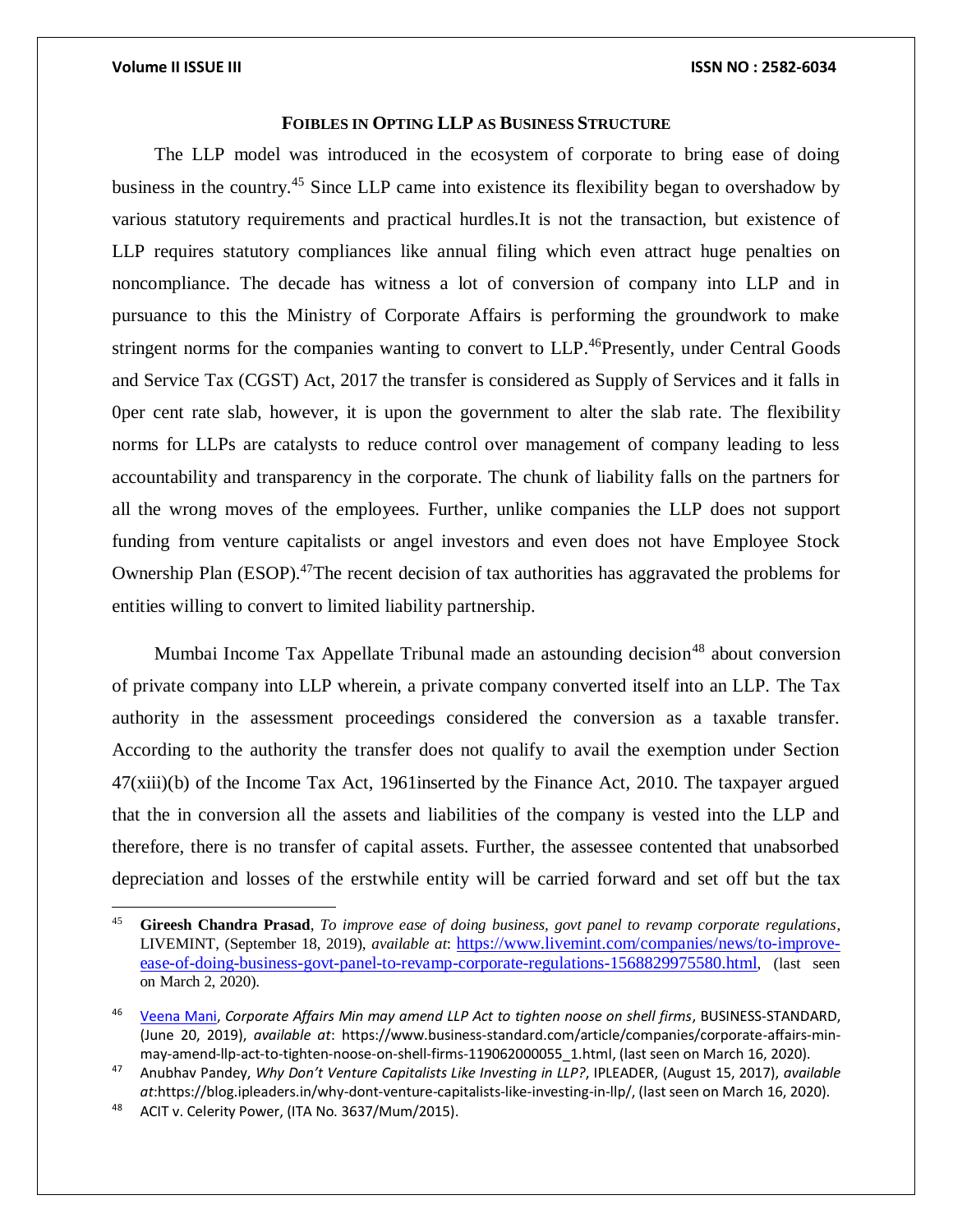officer even does not agree on this. Later, the matter went in appeal before the tribunal. On the question of whether the conversion of a private company into an LLP is subject to capital gain tax, the tribunal answered affirmatively. The tribunal embark on legislative intend to enact the provision in Indian Tax Law which provides for exemption in certain cases. It is only when the specified conditions are complied the benefit will be given to assessee. In the present instance the said conditions are not met so, capital gain tax must be paid. The tribunal clarified that the pronouncement in TexspinEngg. and Mfg. Works<sup>49</sup> is not applicable as it was made in different context. The vesting of assets of the company to LLP is done at a book value which the tribunal contemplated as full value of consideration. The ultimate difference between cost of asset and full consideration is nil, hence, the question of taxation of capital gains does not arise. However, if the conversion happens by valuing the assets at higher value then the liability falls on successor LLP. This would further aggravate the problems of LLPs in India.

Another facet discussed in the pronouncement is that under Indian tax regime it is the transferor which is liable to pay tax imposed on transfer of capital assets.<sup>50</sup> But in the present instance the erstwhile company stood dissolved, hence, the liability to pay capital gain tax shifts to LLP. Section 72A(6) of the Act provides that in case of reorganization of business wherein a firm satisfies the conditions of Section 47(xiii) of the Act, the accumulated loss and unabsorbed depreciation of the company is transitioned to a limited liability partnership. The carrying forward of loss and unabsorbed depreciation is not permitted in the present case as the statutory conditions are not met by the taxpayer. The only relief the taxpayer got was in terms of profit linked deductions which was not claimed at the first place. Only after the refusal on carrying forward of loss and unabsorbed depreciation, the claim was made and audit report was filed. The tribunal accepted the report and remarked that it is a procedural requirement. Therefore, it can even be adhered during proceedings. The abovementioned decision was successful in setting a new trend and other decisions followed the same path. In the case of *Aravali Polymers LLP*, <sup>51</sup> a private company convert to LLP and also had reserves after the conversion process.<sup>52</sup> After the

 $\overline{\phantom{a}}$ 

<sup>49</sup> TexspinEngg. & Mfg. Works, [(2003) 263 ITR 345 (Bom)].

<sup>&</sup>lt;sup>50</sup> Section 170(1)(b) of Income Tax Act, 1961.<br><sup>51</sup> Aravali Polymers LLP v. Joint Commissioner

<sup>&</sup>lt;sup>51</sup> Aravali Polymers LLP v. Joint Commissioner of Income Tax (ITAT Kolkata), I.T.A. No. 718/Kol. / 2014.

<sup>52</sup> *Conversion to LLP – Capital gains to be computed on book value of assets transferred and not on market value*, TAX GURU, (July 04, 2015), *available at:*https://taxguru.in/income-tax/conversion-llp-capital-gains-computedbook-assets-transferred-market.html, (last seen on March 15, 2020).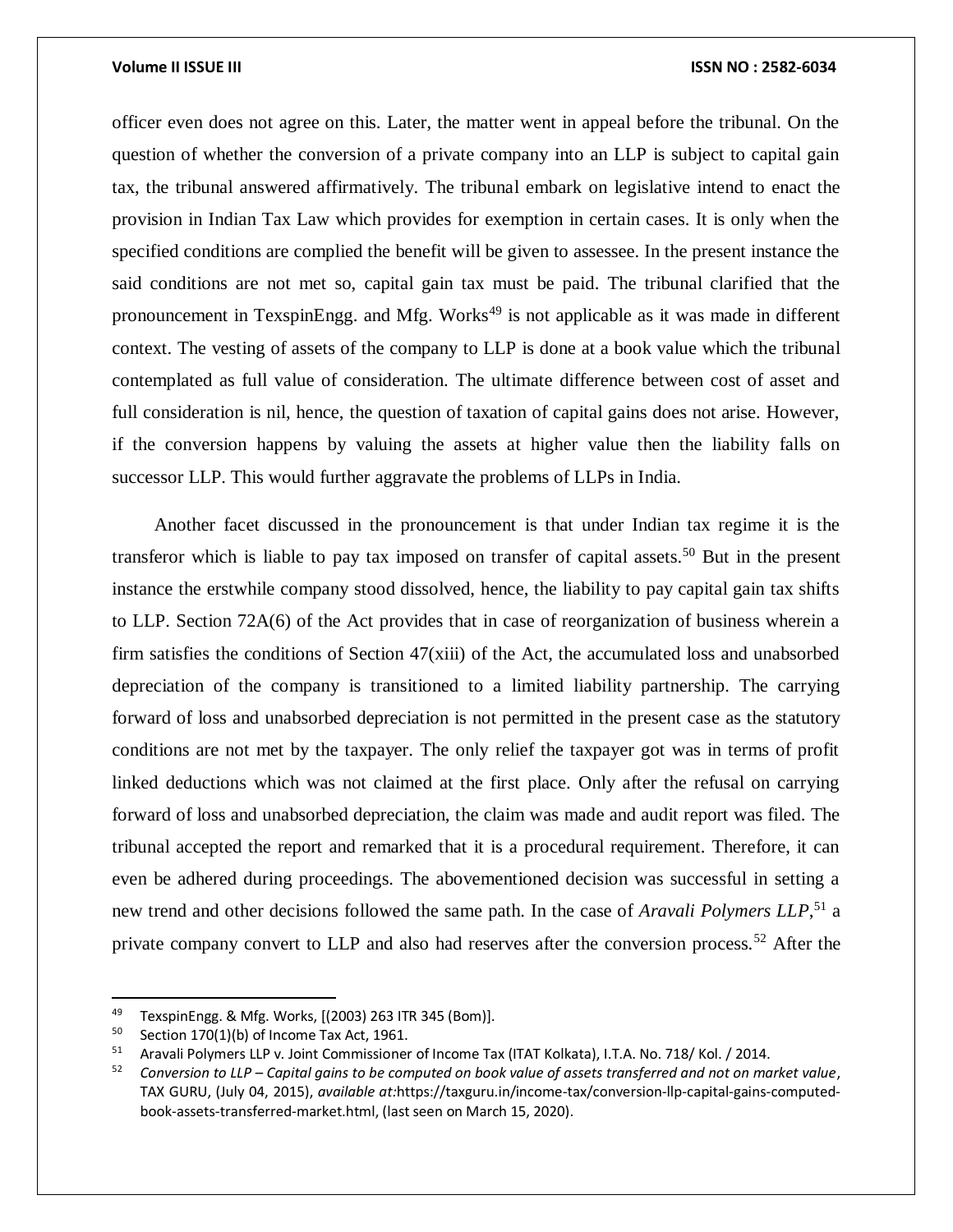conversion, there was selling of shares and the gain of sale was charged as capital gain tax. A free loan was made available to the partners. The assessee asserted to be exempted under Section 47(xiiib) of the Act. Nevertheless, the authority vividly mentioned that the act of providing loans to partners contravenes the said provision. Consequently, the Section 47A would be attracted and computation would occur at market value. The tribunal observed that there is no contravention of the Proviso (c) to Section 47(xiiib) of the Act. The said provision provides that except through share of profit and capital contribution in the LLP, the shareholders should not have received any benefit. It mandates the existence of company and LLP both but in the present instance company does not exist after the process of conversion so, the question of infringement does not arise. Further, the tribunal held that the act of giving interest free loan to partners is invasion of Proviso (f) of the said section. The proviso mandates non-payment out of balance of accumulated profit standing in the accounts of company. The tribunal concluded that the enumerated conditions are not complied hence, the Section 47A(4) would not give benefit to the assessee. For computation of tax, tribunal suggested to consider the book value and to adhere Section 45 of the act.

In the case of *Domino Printing Services Plc*<sup>53</sup>the entity is a subsidiary, situated in India, of a UK based company. The Authority for Advance Rulings determined whether the conversion is a transfer under Section 2(47) of the Act. The definition of 'transfer' is identified as inclusive one. The present case falls within the ambit of Explanation 2 of the section. The conversion has effect of dissolution of the company and the shareholding of the company is substituted by the partnership interest in the newly formed LLP. Surprisingly, in this context the authority relied on the reasoning's made in the Texspin decision. The authority *in toto* rejects the contention that for charging the capital gains transfer must take place between existing entities. A transfer is exempted only on complying the conditions of Section 47(xiiib) from capital gin tax. In this case cumulative requirements are not satisfied; therefore, the transaction is chargeable for capital gain tax. On the question circumscribing failure of computation mechanism, the authority clarified that such mechanism also incorporates a tax neutral condition. Hence, where there is no loss or gain the mechanism would not be regarded as a fail measure and Section 48 would be workable.

 $\overline{a}$ 

<sup>53</sup> Domino Printing Services Plc (AAR No. 1290 of 2012).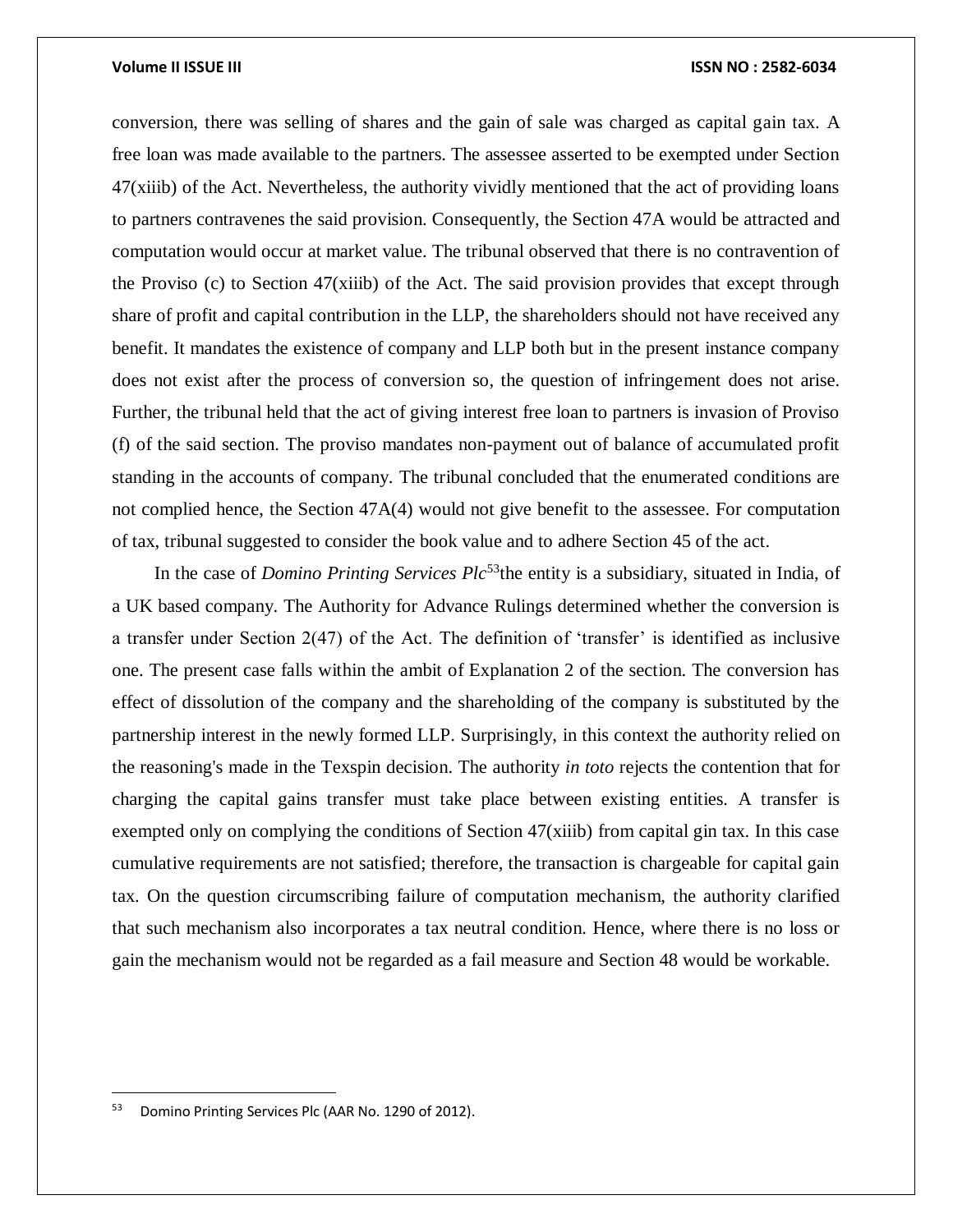$\overline{\phantom{a}}$ 

### **RECOMMENDATION**

The researcher has identified certain measures through which the problems in the limited liability partnership (LLP) structure can be resolved and the model can proof to be efficient: -

- $\triangleright$  It is essential to identify the niche areas which are affecting the LLPs like legal, taxation and credit problems. Addressing these emerging obstacles can be beneficial.
- $\triangleright$  Transparency and inspection can eradicate hidden frauds in a corporate entity. It is important to formulate a proper method of auditing and conduct the same.
- $\triangleright$  It is generally seen that LLP structure is presumed to be suitable for the entrepreneurs but enhancing the capital sector wise can be helpful to make LLP suitable for large business.
- $\triangleright$  The expansion of LLP beyond India would be a win situation for the LLPs, hence the government should attempt to increase foreign investments.
- $\triangleright$  As the LLPs are beneficial to Indian economy, the government needs to take measures to infuse more funds in this sector.
- $\triangleright$  Trading and foreign exchange affects the growth of business and for a prosperous LLP market these pillars must be strong.
- $\triangleright$  Legislature should formulate rules and regulations to increase growth in this sector and improve economies of scale.
- $\triangleright$  The businessmen are required to understand the advantages and disadvantages attach to any business structure and meticulously opt for it.
- $\triangleright$  With regard to conversion of entities into LLPs, the legislature should take prompt steps and clarify the current position with adequate reasoning.

# **CONCLUSION**

It would be unjust to the topic if the concluding remarks are definitive and absolute. The decision on conversion into LLP is subjective and wholly depends on foresights of stakeholders who could predict and weigh the overall benefits or losses keeping in mind the future uncertainties. The present research indicates that the progress of limited liability partnership has been remarkable. From the time of its execution on 30/06/2018, registration of LLP was 1,26,733 among which 1,14,694 were in our country.<sup>54</sup> This showcases the acceptability of conversion

<sup>54</sup> P Govindan*, A Study on Growth of Limited Liability Partnerships (LLPs) in India – An Innovative Vehicle for Entrepreneurial Development*, Vol. XLVII, No. 4, PRAJNAN, 387 (2018-19).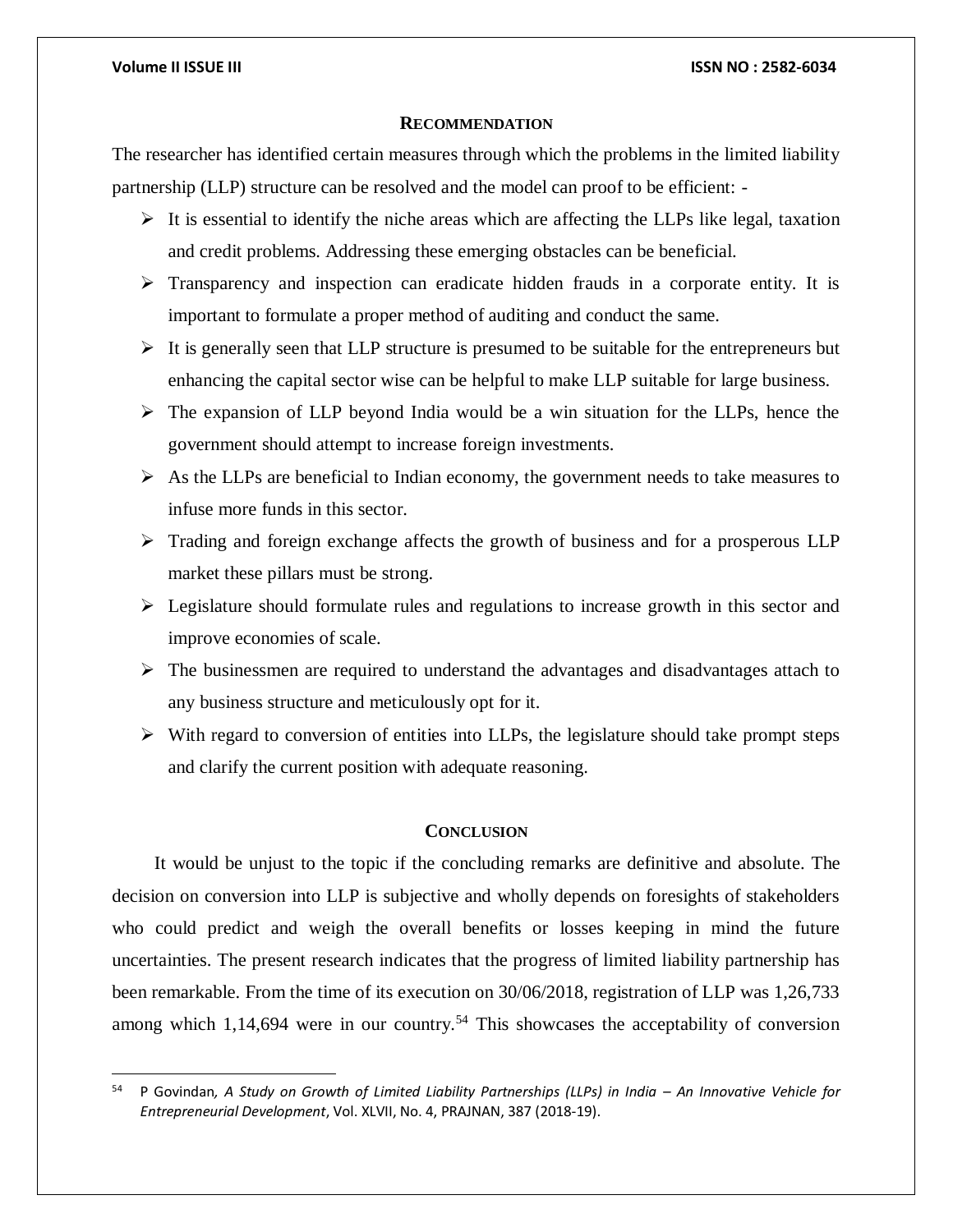into LLP by the stakeholders especially, the investors. The evolution of the concept of LLP and its registration has hiked post the execution of the Companies Act of 2013. The present research work concludes that there is no distinction among the registration of limited liability partnership pre and post the execution of goods and services tax act (GST), 2017. It is recommended by the researcher that numerous suitable and appropriate changes are to be made in the GST act, 2017 for having its impact of raising the number of registration of the LLPs. It is also concluded that LLP has raised as a most inventive model especially for the small and medium stage entrepreneurs as compared to the private and public companies in the market.

There is no doubt on the premise that LLP offers alluring features as a mode of business. Nevertheless, the recent trend and foreseeable possibilities are fly in the ointment. There are lot of scepticism regarding approaching hurdles and difficulties for the companies which are seeking to convert into LLP. Major obstacles are uncertain government policies which are likely to change for LLPs and recent decision of tax authorities burdening the conversion process with capital gain tax. The pronouncement made by the tax authorities are only binding on parties and holds persuasive value for the Indian courts. The decision blooms certain dilemmas of tax implications on conversion. The deeming fiction envisaged by the tribunal considering the book value as the full value of consideration is not rendered by the legislation. The judgment has ignored and surpassed the principles laid in Bombay High Court decision in Taxpin Engg & Mfg case.<sup>55</sup> In light of various judicial precedents, in the absence of consideration received by the transferor company for the transfer in the form of money or money's worth, the determination of the full value of consideration can be unworkable.<sup>56</sup> The tribunal has not determined the position of shareholders of company with respect to taxation.

The undefined areas may create belief in tax authorities to tax shareholders for the interest which they receive in LLP after losing the shareholding in the erstwhile company. In addition, scepticism may encircle stamp duty authorities regarding imposition of stamp duty on conversion by designating it as transfer. Filing of tax returns is another unresolved aspect which is hanging as danger on the heads of company and LLP. The decision will also have impact on pending proceedings on the subject matter of conversion. Now, the assessee will have an extra burden of proving the tax neutrality of conversion. Further, the tribunal has not scrutinized the IT Act and

 $\overline{a}$ 

<sup>55</sup> TexspinEngg. & Mfg. Works, [(2003) 263 ITR 345 (Bom)].

<sup>56</sup> *Conversion of company into LLP –"Clear road" ahead?, available at*[: https://taxguru.in/income-tax/conversion](https://taxguru.in/income-tax/conversion-company-llp-clear-road-ahead.html)[company-llp-clear-road-ahead.html,](https://taxguru.in/income-tax/conversion-company-llp-clear-road-ahead.html) (last seen on March 16, 2020).